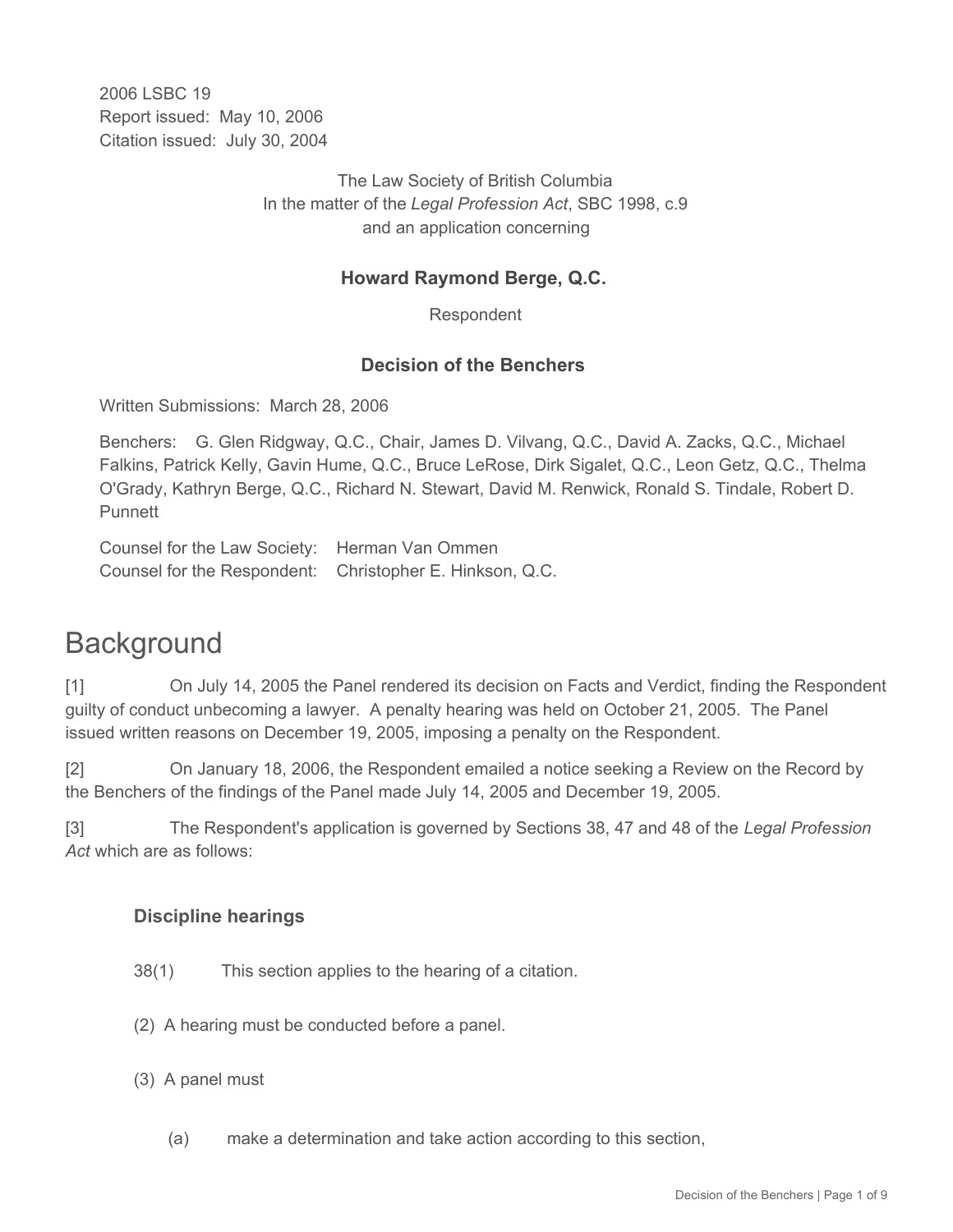(b) give written reasons for its determination about the conduct or competence of the respondent and any action taken against the respondent, and

- (c) record in writing any order for costs.
- (4) After a hearing, a panel must do one of the following:
	- (a) dismiss the citation;
	- (b) determine that the respondent has committed one or more of the following:
		- (i) professional misconduct;
		- (ii) conduct unbecoming a lawyer;
		- (iii) a breach of this Act or the rules;
		- (iv) incompetent performance of duties undertaken in the capacity of a lawyer;

(v) if the respondent is not a member, conduct that would, if the respondent were a member, constitute professional misconduct, conduct unbecoming a lawyer, or a breach of this Act or the rules;

(c) make any other disposition of the citation that it considers proper.

(5) If an adverse determination is made against a respondent, other than an articled student, under subsection (4) the panel must do one or more of the following:

- (a) reprimand the respondent;
- (b) fine the respondent an amount not exceeding \$20,000;

(c) impose conditions on the respondent's practice;

(d) suspend the respondent from the practice of law or from practice in one or more fields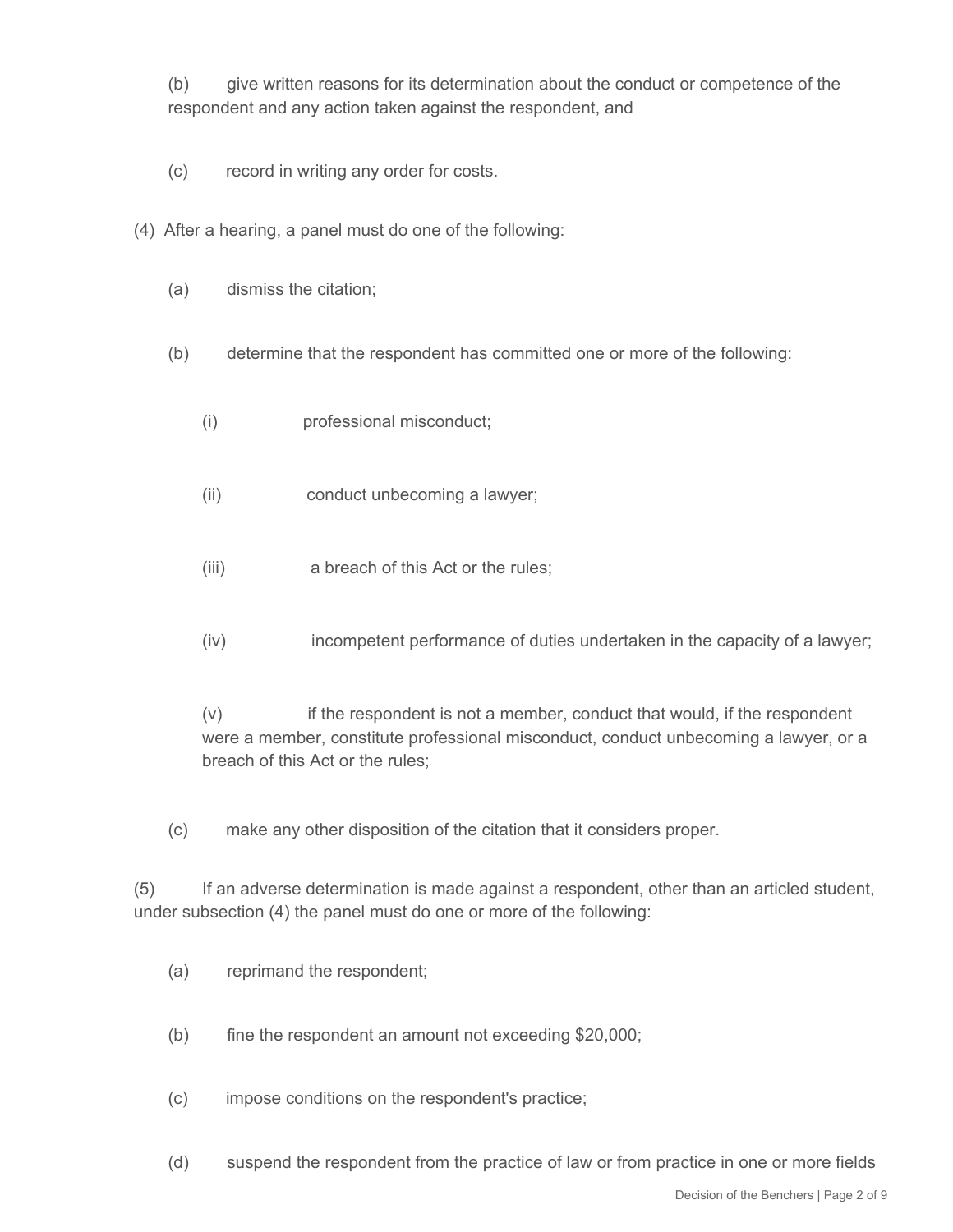(i) for a specified period of time,

(ii) until the respondent complies with a requirement under paragraph (f),

(iii) from a specific date until the respondent complies with a requirement under paragraph (f), or

(iv) for a specific minimum period of time and until the respondent complies with a requirement under paragraph (f);

(e) disbar the respondent;

(f) require the respondent to do one or more of the following:

(i) complete a remedial program to the satisfaction of the practice standards committee;

(ii) appear before a board of examiners appointed by the panel or by the practice standards committee and satisfy the board that the respondent is competent to practise law or to practise in one or more fields of law;

(iii) appear before a board of examiners appointed by the panel or by the practice standards committee and satisfy the board that the respondent's competence to practise law is not adversely affected by a physical or mental disability, or dependency on alcohol or drugs;

(iv) practise law only as a partner, employee or associate of one or more other lawyers;

(g) prohibit a respondent who is not a member but who is permitted to practise law under a rule made under section 16 (2) (a) or 17 (1) (a) from practising law in British Columbia indefinitely or for a specified period of time.

(6) If an adverse determination is made against an articled student under subsection (4), the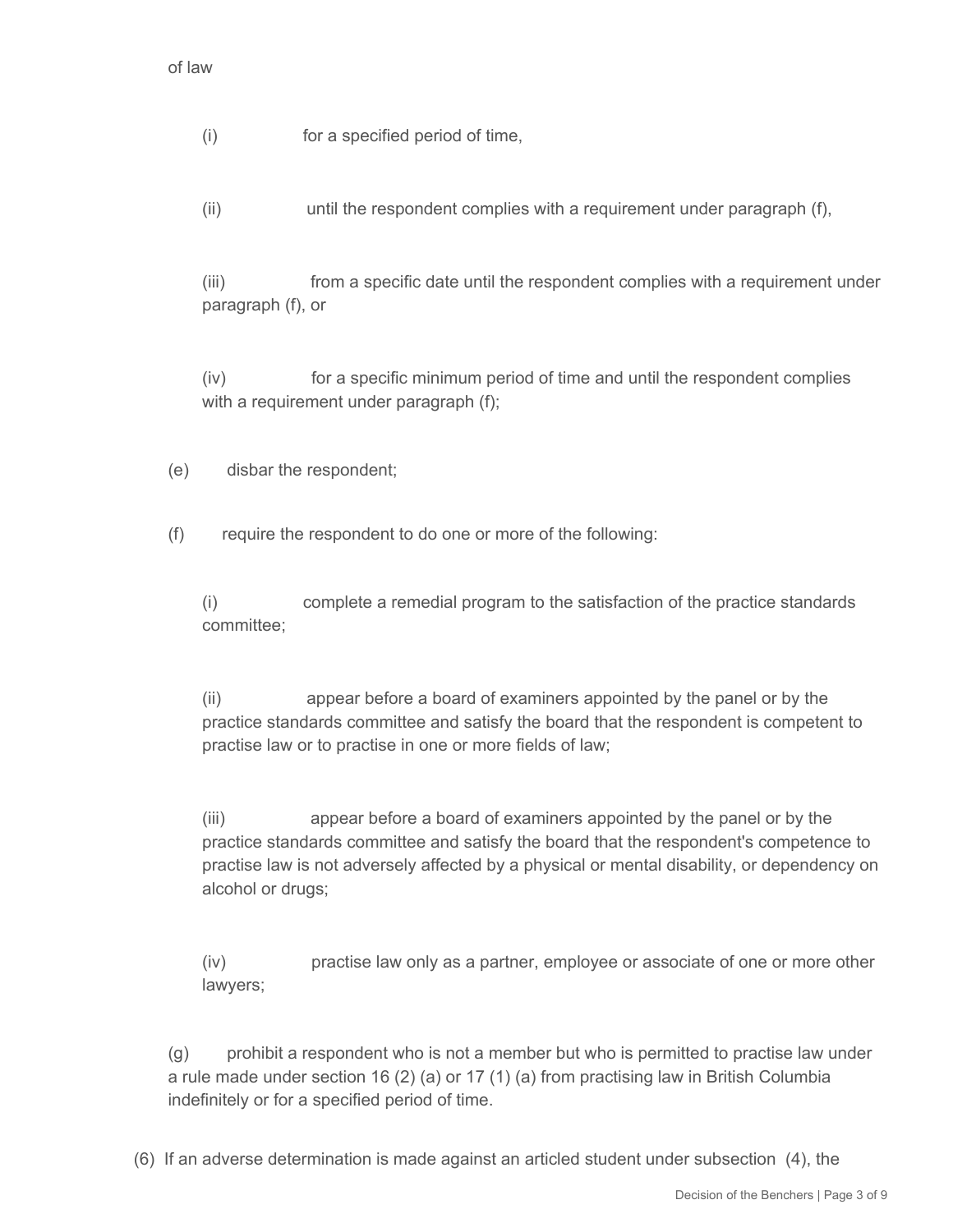panel may do one or more of the following:

- (a) reprimand the articled student;
- (b) fine the articled student an amount not exceeding \$2,000;
- (c) extend the period that the articled student is required to serve under articles;
- (d) set aside the enrollment of the articled student.

(7) In addition to its powers under subsections (5) and (6), a panel may make any other orders and declarations and impose any conditions it considers appropriate.

(8) A fine imposed under this Act may be recovered as a debt owing to the society and, when collected, it is the property of the society.

#### **Review on the record**

47(1) Within 30 days after being notified of the decision of a panel under section 22 (3) or 38 (5), (6) or (7), the applicant or respondent may apply in writing to the benchers for a review on the record.

(2) Within 30 days after the decision of a panel under section 22 (3), the credentials committee may refer the matter to the benchers for a review on the record.

(3) Within 30 days after the decision of a panel under section 38 (4), (5), (6) or (7), the discipline committee may refer the matter to the benchers for a review on the record.

(4) If, in the opinion of the benchers, there are special circumstances, the benchers may hear evidence that is not part of the record.

(5) After a hearing under this section, the benchers may

- (a) confirm the decision of the panel, or
- (b) substitute a decision the panel could have made under this Act or the rules.

(6) The benchers may make rules establishing procedures for an application for a review under this section.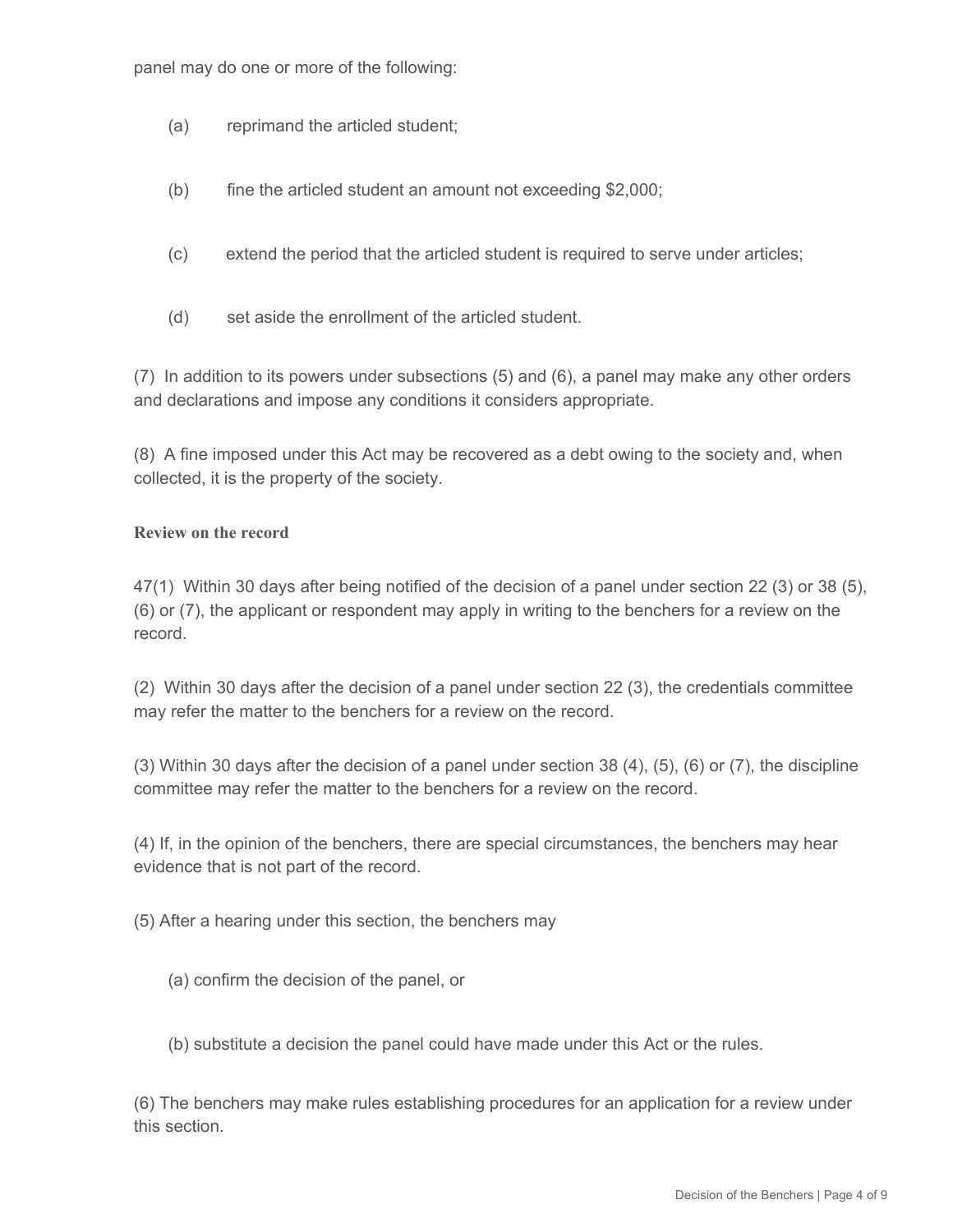## **Appeal**

48 Any of the following persons who is affected by a decision, determination or order of a panel or of the benchers may appeal the decision, determination or order to the Court of Appeal:

(a) an applicant;

(b) a respondent;

(c) a lawyer who is suspended or disbarred under this Act or the rules.

[4] At issue is whether or not a respondent lawyer is entitled to a Review on the Record of both the Verdict and the Penalty Decisions under Section 47 of the *Legal Profession Act*.

[5] The Law Society takes the position that only the Law Society is entitled to request a Review on the Record of a decision made under Section 38(4) of the *Act*. The Respondent submits that he is entitled to request a review of both the Verdict and the Penalty Decisions.

[6] The Respondent does not dispute that the Verdict decision was a decision made under Section 38(4) of the *Act*.

[7] At issue is the correct interpretation of subsections 47(1) and (3) of the *Act*.

[8] The Law Society submits that, since subsection 47(1) does not make a reference to a decision under Section 38(4) and section 47(3) does make a reference to a decision under that Section, the result is that only the Discipline Committee may seek a review of a decision made under Section 38(4).

[9] Section 38 sets out the procedure for the conduct of a Discipline hearing. It provides for the conduct of the hearing, the determinations that can be made and, where a determination adverse to the respondent is made, the panel's options to impose a penalty.

[10] Section 38(5) provides that, where an adverse determination has been made, the panel must impose a penalty. The hearing includes both the determination phase and the penalty phase. The record of the panel therefore is composed of both phases. The right of the respondent to a Review under Section 47(1) arises after both the verdict and the penalty phase are complete.

[11] Section 47(1) provides that an appeal lies against the record and stipulates the time frame for initiating the appeal. Section 47(1) provides " after being notified of a decision of a panel under section 22(3) or 38(5), (6), or (7)." The exclusion of Section 38(4) from that list only serves to prevent a respondent from commencing a Review on the Record until a decision under Section 38(5) has been made.

[12] The rationale for this is twofold:

- (a) review of a verdict and penalty should occur at the same time, and
- (b) the respondent should know the penalty before deciding whether or not to appeal.

[13] Section 47(1) provides " the applicant or respondent may apply in writing to the benchers for a review on the record." It does not state " the applicant or respondent may apply in writing to the Benchers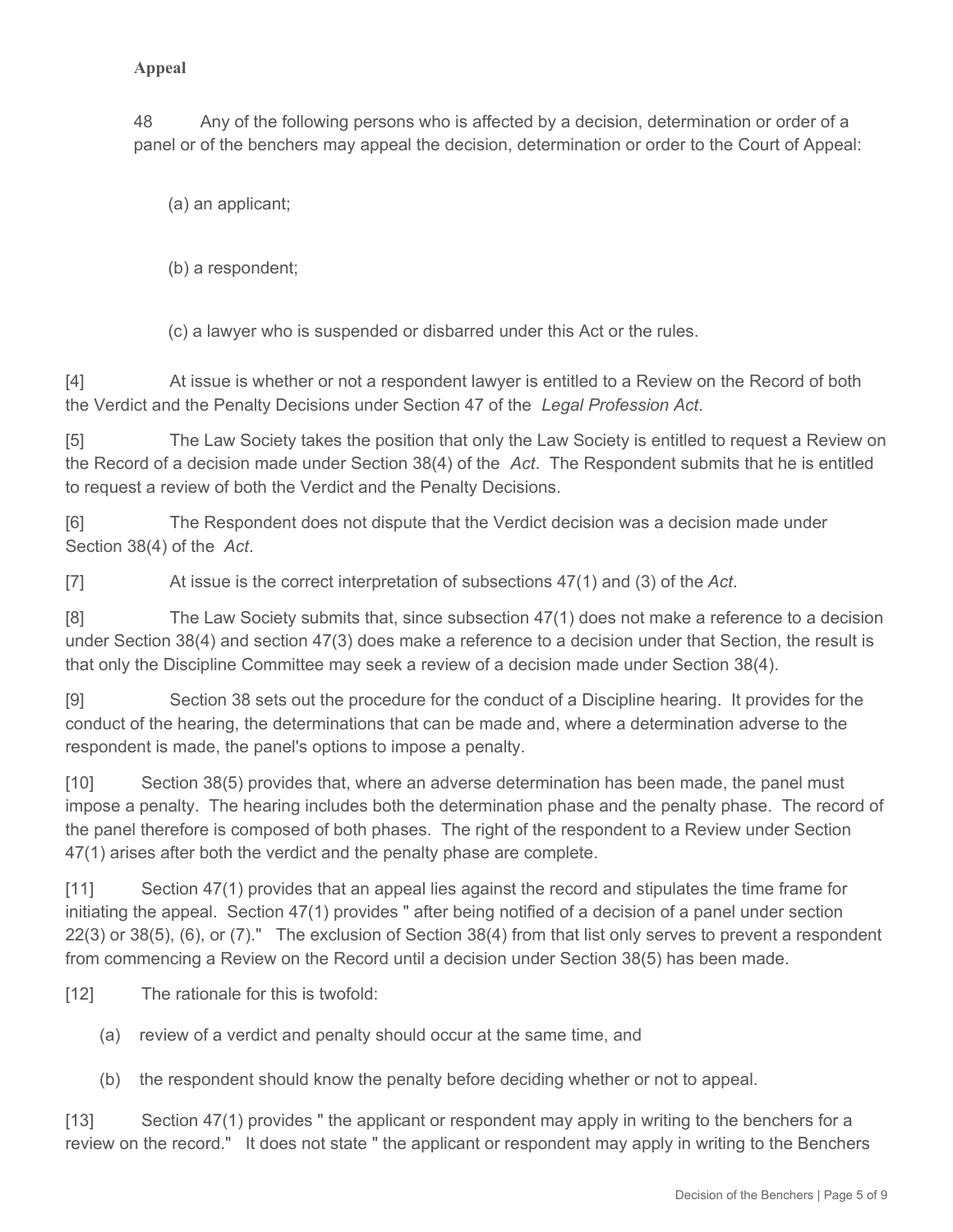for a review of a decision under Section 38(5), (6), or (7)" . *Black's Law Dictionary*, 7th edition, defines the term " record" at page 1279 as:

record, n. 1. A documentary account of past events, usu. designed to memorialize those events; information that is inscribed on a tangible medium or that, having been stored in an electronic or other medium, is retrievable in perceivable form.

2. The official report of the proceedings in a case, including any filed papers, a verbatim transcript of the trial of hearing (if any), and tangible exhibits.

[14] Section 47(1) requires a review on the record. Subsection (4) includes all past events. This includes the whole proceeding that has been undertaken before the Panel, including both verdict and penalty. There is one record, not a record for the verdict phase and a separate and different record for the penalty phase.

[15] The Law Society relies on *Law Society of British Columbia v. Thomson* [1998] LSDD No. 129. However, that decision was made under the previous Act. *The Legal Profession Act*, RSBC 1996, c. 255 (Previous *Act*) provided:

49(1) A respondent, in respect of whom action was taken under section 48 may, within 30 days after the action was taken, apply in writing to the benchers for a review.

(2) On a review under subsection (1), the benchers may confirm or decrease the severity of the action taken under section 48, after hearing the respondent and any evidence that the benchers may, in their discretion, permit the respondent to adduce.

[16] *The Law Society of British Columbia v. Thomson* held that the Benchers were without jurisdiction to review other than penalty under Section 49 because:

(a) Section 49(1) referred to a review of action taken under Section 48. This section only deals with the powers of a discipline panel to impose penalties after a determination under Section 47, the verdict section of the Act.

(b) Section 49(2) set out the only powers of the Benchers, on a review under Section 49; to confirm or decrease the severity of the action taken under Section 48.

[17] It is not of assistance under the new *Act*. The Previous *Act* related to the appeal of a decision under Section 48, which was the penalty section. The Previous *Act* also provided a mechanism for a review of a decision, and not a review on the record. The new provisions of the *Act* do not relate to appealing a decision under a section. They relate to a review of the record and set out the time limits for initiating that review.

[18] This was made clear to the members of the Law Society by the notice in the *Benchers' Bulletin* of June-July 1998 which provided:

**Appeals to the Benchers** - the new *Act* allows the Society to rationalize provisions on appeals, so that all appeals to the Benchers are reviews on the record of the proceeding before the hearing panels, with discretion for the Benchers to hear further evidence in extraordinary circumstances. Another provision allows the Credentials Committee to appeal to the Benchers the decision of a credentials hearing panel, which parallels the right of the Discipline Committee to appeal a decision of a discipline hearing panel.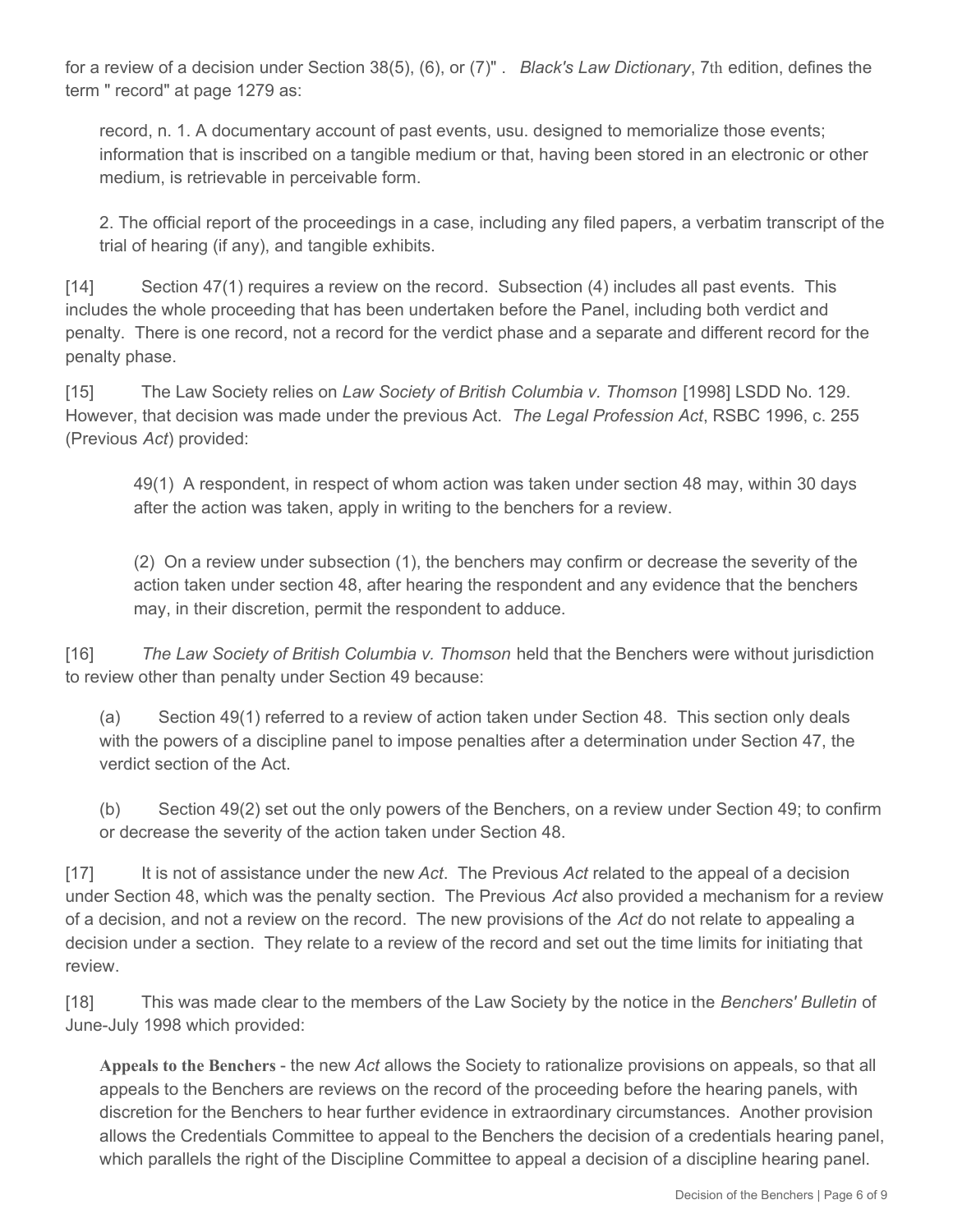[19] While the Rules are subordinate to the *Act*, they are consistent with the right of the respondent under the *Act* to seek a review of a decision under Section 38(4). Rule 5-13 of the Law Society Rules provides:

# **Initiating a review**

5-13(1) An applicant or a respondent may initiate a review of a decision under section 47 of the Act by delivering a Notice of Review under Rule 5-15 to the Executive Director within 30 days after the applicant or respondent is notified of the decision of the panel.

(2) The Credentials Committee may initiate a review of a decision of a panel under section 22(3) of the Act by adopting a resolution to refer the decision to the Benchers under section 47 of the Act within 30 days of the decision.

(3) The Discipline Committee may initiate a review of a decision of a panel under section 38(4), (5), (6) or (7) of the Act by adopting a resolution to refer the decision to the Benchers under section 47 of the Act within 30 days of the decision.

(4) When a review is initiated under subrule (2) or (3), the Executive Director must promptly deliver a Notice of Review to the applicant or respondent concerned.

[20] Rule 5-13 limits the type of decisions the Discipline Committee can initiate a review from. It does not limit the type of decisions a respondent can initiate a review from.

[21] Rule 5-15 and Rule 5-17 of the Law Society Rules provide:

## **Notice of review**

5-15 A Notice of Review must contain the following in summary form:

- (a) a clear indication of the decision to be reviewed by the Benchers;
- (b) the nature of the order sought;
- (c) the issues to be considered on the review of the decision.

## **Record of discipline hearing**

5.17(1) Unless counsel for the respondent and for the Society agree otherwise, the record to be reviewed by the Benchers under section 47(1) or (2) of the Act consists of the following:

(a) the citation;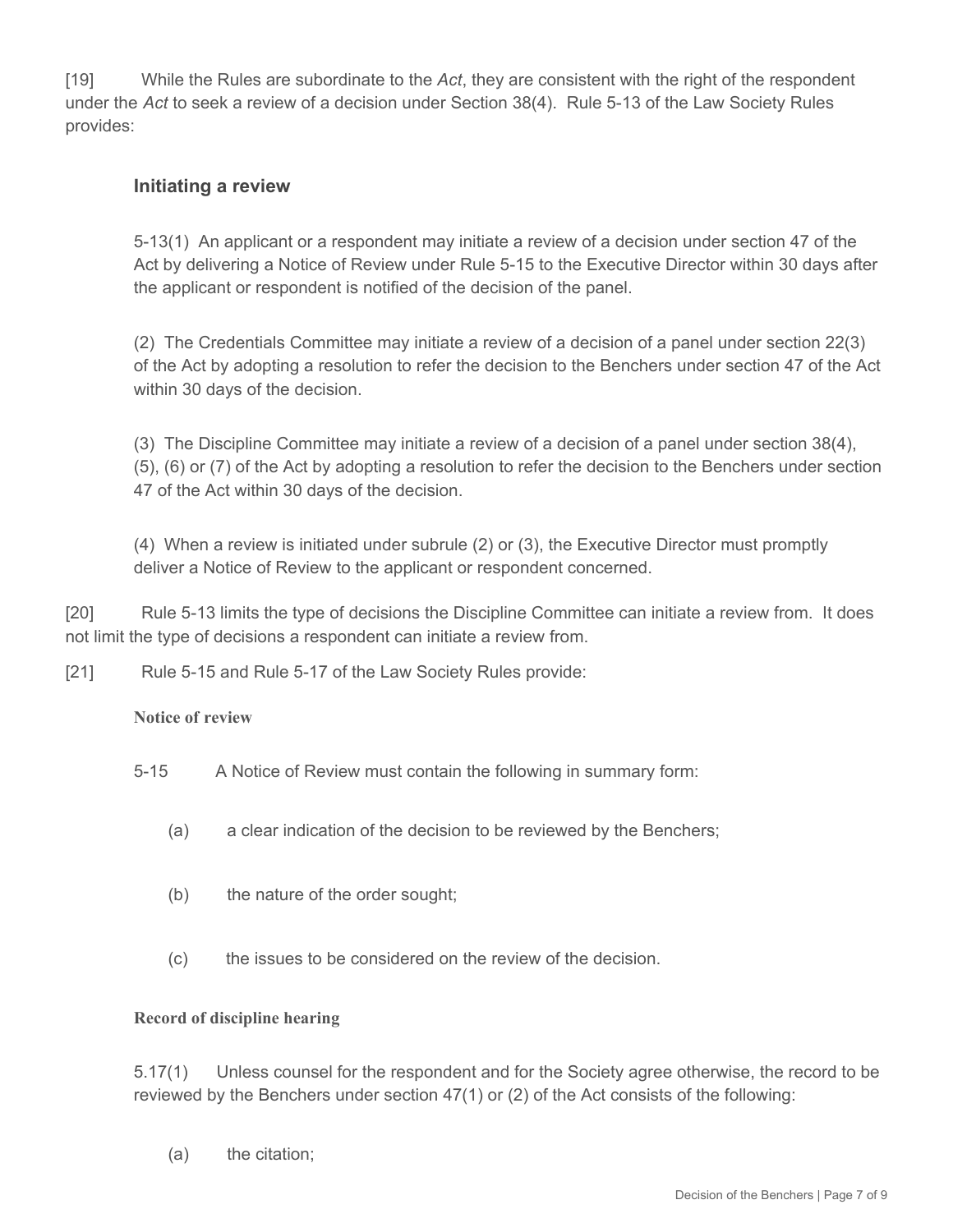- (b) a transcript of the proceedings before the panel;
- (c) exhibits admitted in evidence by the panel;
- (d) the panel's written reasons for any decision;
- (e) the Notice of Review under Rule 5-15.

(2) If, in the opinion of the Benchers, there are special circumstances, the Benchers may admit evidence that is not part of the record.

[22] If a Review initiated by a respondent were limited to a review on the penalty alone, the record of the discipline hearing would not be required. Only the penalty decision would be required. The above Rules support a respondent having the right to have a decision under Section 38(4) reviewed.

[23] The old Law Society Rules provided:

#### **Appeal to Bencher from disciplinary action**

500(1) An application for review under section 49 of the Act shall be delivered to the Secretary within 30 days after the action being appealed from was taken.

(2) Rule 473, 485(1) to (7), 13, (15) and (18) and 490 apply, with the necessary changes and so far as they are applicable, to a review under section 49 of the Act.

## **Review by Benchers**

501 (1) The Secretary must promptly notify the respondent in writing of a referral to the Benchers under section 50 of the Act.

(2) Rule 473 and 485 (1) to 16(a) and (18) apply, with the necessary changes and so far as they are applicable, to a review under section 50 of the Act.

[24] The old Law Society Rules set up a separate procedure for different claims. The current Rules create a single procedure for Reviews on the Record. Both the respondent and the Discipline Committee now have the ability to appeal any decision on the record.

[25] If the Law Society's interpretation were to prevail, the member's only remedy would be to appeal the verdict to the British Columbia Court of Appeal. The Law Society's interpretation of its power or review could afford the Law Society an unfair advantage over its members as the standard of review employed by the Benchers is one of " correctness" , which in effect permits the Benchers to substitute their own view for that of a hearing panel, while the standard of review employed by the Court of Appeal for British Columbia could be the narrower standard of " clear and palpable error" depending upon the particular issues or issues